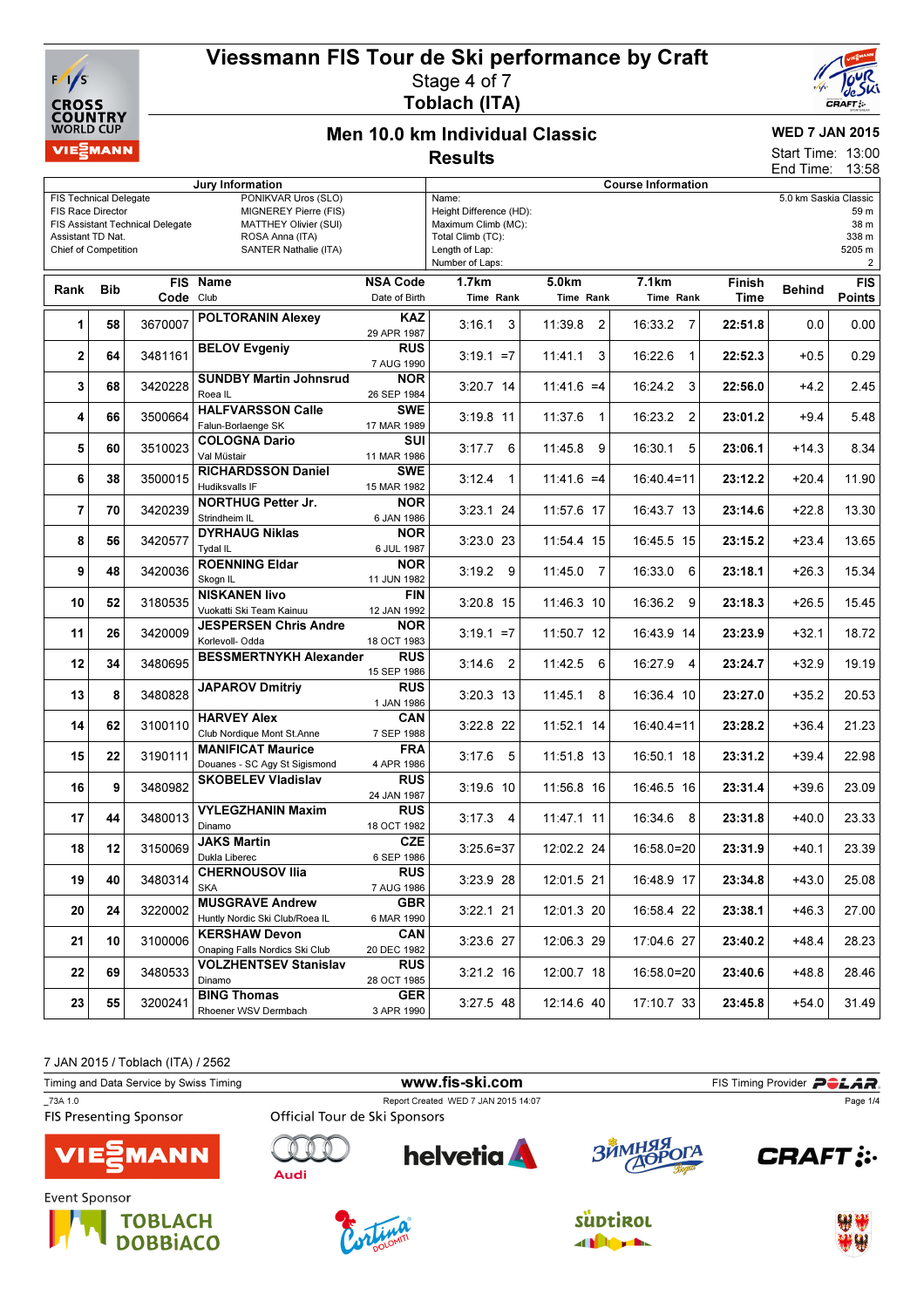



### Men 10.0 km Individual Classic **Results**

WED 7 JAN 2015 Start Time: 13:00

|      |                         |           |                                                      |                                  |                    |                    |                    |                | End Time:     | 13:58                       |
|------|-------------------------|-----------|------------------------------------------------------|----------------------------------|--------------------|--------------------|--------------------|----------------|---------------|-----------------------------|
| Rank | Bib                     | Code Club | FIS Name                                             | <b>NSA Code</b><br>Date of Birth | 1.7km<br>Time Rank | 5.0km<br>Time Rank | 7.1km<br>Time Rank | Finish<br>Time | <b>Behind</b> | <b>FIS</b><br><b>Points</b> |
| 24   | 65                      | 3200229   | <b>TSCHARNKE Tim</b><br>SV Biberau                   | GER<br>13 DEC 1989               | $3:26.1$ 41        | 12:08.4 31         | 16:54.8 19         | 23:47.1        | $+55.3$       | 32.25                       |
| 25   | 47                      | 3510366   | <b>SCHNIDER Ueli</b><br>Gardes Frontiere             | SUI<br>29 MAR 1990               | $3:20.1$ 12        | 12:02.0 23         | 17:04.4 26         | 23:47.3        | $+55.5$       | 32.37                       |
| 26   | $\overline{\mathbf{r}}$ | 3480317   | <b>TURYSHEV Sergey</b><br>Ugra Svsm 2                | <b>RUS</b><br>23 JUN 1985        | 3:21.3 17          | 12:01.2 19         | 17:00.7 24         | 23:49.5        | +57.7         | 33.65                       |
| 27   | 46                      | 3500139   | <b>HELLNER Marcus</b><br>Gaellivare Skidallians      | <b>SWE</b><br>25 NOV 1985        | 3:24.7 32          | 12:05.3 28         | 16:59.1 23         | 23:51.0        | $+59.2$       | 34.52                       |
| 28   | 3                       | 3510342   | <b>BAUMANN Jonas</b><br>Tambo Splügen                | SUI<br>27 MAR 1990               | 3:24.3 30          | $12:09.1=32$       | 17:06.5 31         | 23:51.8        | $+1:00.0$     | 34.99                       |
| 29   | 18                      | 3200356   | <b>DOBLER Jonas</b><br><b>SC Traunstein</b>          | GER<br>4 MAY 1991                | 3:25.7 39          | 12:11.3 35         | 17:15.4 40         | 24:00.1        | $+1:08.3$     | 39.83                       |
| 30   | 50                      | 3290245   | <b>NOECKLER Dietmar</b><br>G.S. FIAMME ORO MOENA     | <b>ITA</b><br>29 SEP 1988        | $3:26.3$ 43        | 12:04.7 27         | $17:05.0=28$       | 24:01.0        | $+1:09.2$     | 40.36                       |
| 31   | 42                      | 3290016   | <b>CLARA Roland</b><br>GRUPPO SCIATORI FIAMME GIALLE | ITA<br>8 MAR 1982                | 3:25.9 40          | 12:08.0 30         | 17:05.0=28         | 24:01.4        | $+1:09.6$     | 40.59                       |
| 32   | 11                      | 3100190   | <b>BABIKOV Ivan</b><br>Foothills Nordic Ski Club     | CAN<br>4 JUL 1980                | 3:25.1 34          | $12:15.3=41$       | 17:14.2 37         | 24:02.9        | $+1:11.1$     | 41.46                       |
| 32   | 49                      | 3290266   | <b>PELLEGRIN Mattia</b><br>G.S. FIAMME ORO MOENA     | <b>ITA</b><br>8 JUN 1989         | 3:23.2 25          | 12:03.6 25         | 17:03.2 25         | 24:02.9        | $+1:11.1$     | 41.46                       |
| 34   | 53                      | 3481132   | <b>LARKOV Andrey</b>                                 | <b>RUS</b><br>25 NOV 1989        | $3:21.5$ 18        | 12:04.0 26         | 17:05.6 30         | 24:04.3        | $+1:12.5$     | 42.28                       |
| 35   | 30                      | 3050159   | <b>TRITSCHER Bernhard</b><br>SK Saalfelden-Salzburg  | AUT<br>25 APR 1988               | 3:24.2 29          | $12:09.1=32$       | 17:07.5 32         | 24:05.5        | $+1:13.7$     | 42.98                       |
| 36   | 32                      | 3420672   | <b>SVEEN Simen Andreas</b><br>Ring                   | <b>NOR</b><br>7 OCT 1988         | 3:24.8 33          | 12:11.6 37         | 17:13.0 36         | 24:06.3        | $+1:14.5$     | 43.45                       |
| 37   | 1                       | 3090024   | <b>TSINZOV Veselin</b><br>Alexander Logistics        | BUL<br>29 JUL 1986               | 3:24.5 31          | $12:16.4=43$       | 17:17.0 42         | 24:06.8        | $+1:15.0$     | 43.74                       |
| 38   | 31                      | 3200376   | <b>NOTZ Florian</b><br>SZ Roemerstein                | GER<br>24 APR 1992               | 3:28.9 53          | 12:17.7 47         | 17:19.0 45         | 24:06.9        | $+1:15.1$     | 43.80                       |
| 39   | 28                      | 1362656   | LIVERS Toni<br>Gardes Frontières                     | SUI<br>2 JUN 1983                | $3:26.4$ 44        | 12:17.1 45         | 17:21.3 46         | 24:07.2        | $+1:15.4$     | 43.97                       |
| 40   | 59                      | 3390034   | <b>KARP Algo</b><br>Skiclub Viljandi                 | EST<br>13 APR 1985               | 3:21.6 19          | 12:01.6 22         | 17:12.7 35         | 24:07.4        | $+1:15.6$     | 44.09                       |
| 41   | 19                      | 3510351   | <b>FURGER Roman</b><br>Schattdorf                    | SUI<br>10 FEB 1990               | 3:29.9 58          | 12:27.7 58         | 17:37.2 58         | 24:07.5        | $+1:15.7$     | 44.15                       |
| 42   | 43                      | 3290007   | <b>HOFER David</b><br>C.S. CARABINIERI SEZ. SCI      | <b>ITA</b><br>21 JUN 1983        | 3:30.8 64          | $12:15.3=41$       | 17:12.1 34         | 24:08.6        | $+1:16.8$     | 44.79                       |
| 43   | 5                       | 3500863   | <b>ANDERSSON Simon</b><br>Falun-Borlaenge SK         | <b>SWE</b><br>10 MAY 1991        | 3:21.9 20          | 12:14.2 39         | 17:17.3 43         | 24:12.3        | $+1:20.5$     | 46.95                       |
| 44   | 4                       | 1345875   | <b>GAILLARD Jean Marc</b><br>Douanes - Pays Rochois  | <b>FRA</b><br>7 OCT 1980         | 3:23.4 26          | 12:29.1 59         | 17:23.7 47         | 24:13.6        | $+1:21.8$     | 47.70                       |
| 45   | 57                      | 3500153   | <b>JOHANSSON Martin</b><br>IFK Mora SK               | <b>SWE</b><br>26 SEP 1984        | 3:27.6 49          | 12:10.5 34         | 17:18.8 44         | 24:13.8        | $+1:22.0$     | 47.82                       |
| 46   | 35                      | 3180557   | <b>HYVARINEN Perttu</b><br>Riistaveden Urheilijat    | <b>FIN</b><br>5 JUN 1991         | 3:27.9 51          | 12:17.6 46         | 17:29.2 54         | 24:14.0        | $+1:22.2$     | 47.94                       |
| 47   | 16                      | 3200205   | <b>BOEGL Lucas</b><br>SC Gaissach                    | <b>GER</b><br>14 JUN 1990        | 3:27.4 47          | 12:20.2 51         | 17:14.9 39         | 24:15.4        | $+1:23.6$     | 48.75                       |
| 48   | 54                      | 3290379   | <b>DE FABIANI Francesco</b><br>C.S. Esercito         | ITA.<br>21 APR 1993              | 3:28.0 52          | 12:19.4 50         | $17:25.3=48$       | 24:15.8        | $+1:24.0$     | 48.99                       |
| 49   | 61                      | 1067291   | <b>DI CENTA Giorgio</b><br>C.S. CARABINIERI SEZ. SCI | <b>ITA</b><br>7 OCT 1972         | 3:29.3 56          | $12:16.4=43$       | 17:26.2 50         | 24:16.5        | $+1:24.7$     | 49.39                       |

7 JAN 2015 / Toblach (ITA) / 2562

| Timing and Data Service by Swiss Timing  |                               | www.fis-ski.com                     |            | FIS Timing Provider <b>POLAR</b> |
|------------------------------------------|-------------------------------|-------------------------------------|------------|----------------------------------|
| 73A 1.0<br><b>FIS Presenting Sponsor</b> | Official Tour de Ski Sponsors | Report Created WED 7 JAN 2015 14:07 |            | Page 2/4                         |
| <b>VIESMANN</b>                          | Audi                          | <b>helvetia</b>                     | ЗЙМНЯЯ ОГА | <b>CRAFT:</b>                    |
| Event Sponsor                            |                               |                                     |            | <b>And Albert</b>                |







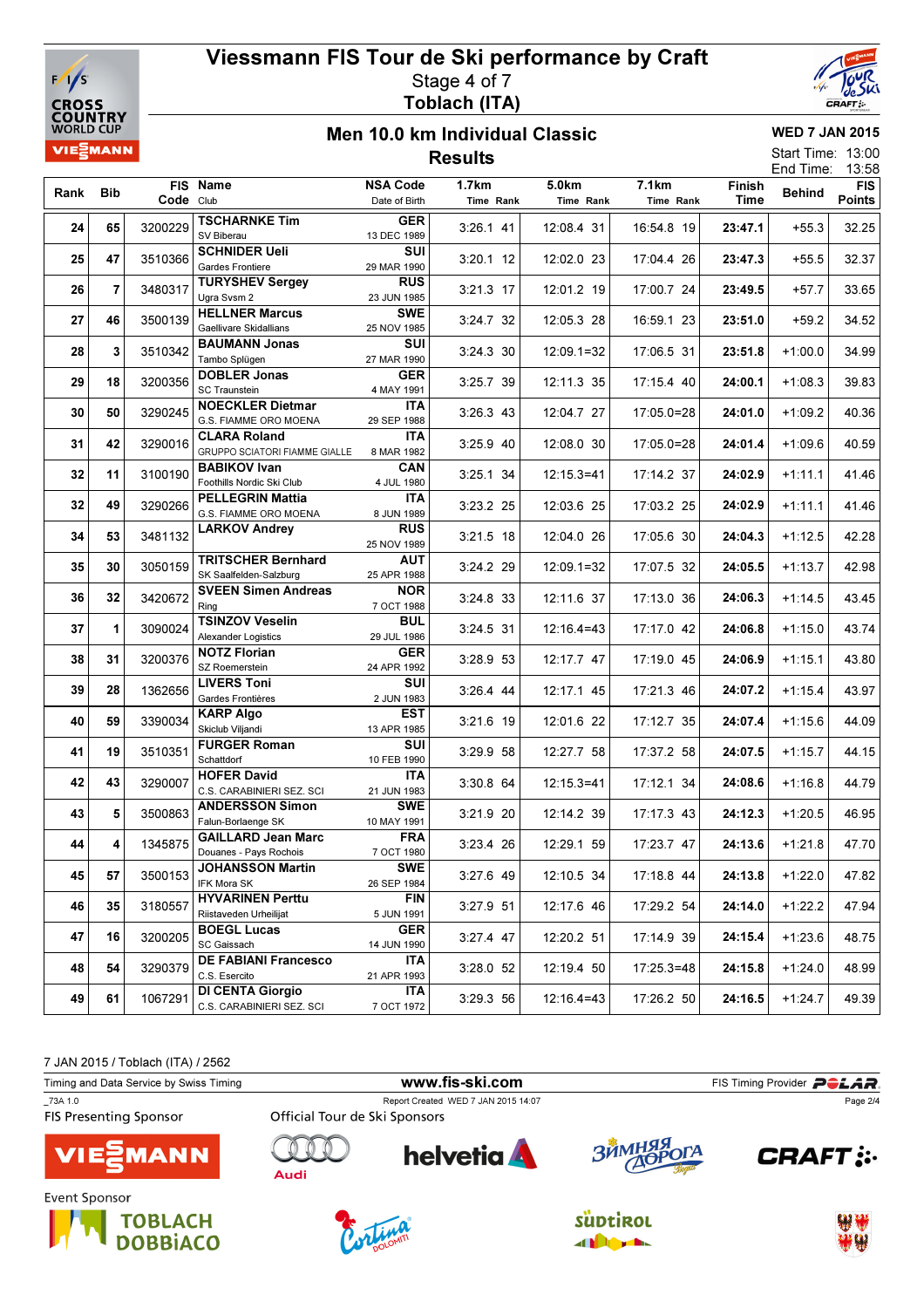



13:00

### Men 10.0 km Individual Classic **Results**

WED 7 JAN 2015

Start Time:

|      |                |           |                                                      |                    |               |            |              |         | End Time:     | 13:58      |
|------|----------------|-----------|------------------------------------------------------|--------------------|---------------|------------|--------------|---------|---------------|------------|
| Rank | <b>Bib</b>     |           | FIS Name                                             | <b>NSA Code</b>    | 1.7km         | 5.0km      | 7.1km        |         | <b>Behind</b> | <b>FIS</b> |
|      |                | Code Club |                                                      | Date of Birth      | Time Rank     | Time Rank  | Time Rank    | Time    |               | Points     |
| 50   | 27             | 1106867   | <b>BAJCICAK Martin</b>                               | <b>SVK</b>         | 3:32.5 66     | 12:35.8 65 | 17:37.3 59   | 24:19.4 | $+1:27.6$     | 51.09      |
|      |                |           | SKP Strbske Pleso                                    | 12 JUN 1976        |               |            |              |         |               |            |
| 51   | $\overline{2}$ | 3200121   | <b>KUEHNE Andy</b>                                   | <b>GER</b>         | 3:26.2 42     | 12:25.7 56 | 17:29.4 55   | 24:20.2 | $+1:28.4$     | 51.55      |
|      |                |           | <b>WSC Erzgebirge Oberwiesenthal</b>                 | 19 NOV 1987        |               |            |              |         |               |            |
| 52   | 6              | 3200331   | <b>WICK Thomas</b>                                   | <b>GER</b>         | 3:25.4 36     | 12:21.8 52 | 17:26.9 52   | 24:20.3 | $+1:28.5$     | 51.61      |
|      |                |           | SC Motor Zella-Mehlis                                | 12 APR 1991        |               |            |              |         |               |            |
| 53   | 67             | 1310470   | <b>KRECZMER Maciej</b>                               | <b>POL</b>         | 3:30.3 63     | 12:11.4 36 | 17:14.5 38   | 24:22.0 | $+1:30.2$     | 52.60      |
|      |                |           | <b>LKS Poroniec Poronin</b><br><b>DOTZLER Hannes</b> | 4 APR 1981         |               |            |              |         |               |            |
| 54   | 20             | 3200208   | <b>SC Sonthofen</b>                                  | GER<br>25 FEB 1990 | $3:27.2$ 46   | 12:19.1 49 | 17:26.3 51   | 24:23.6 | $+1:31.8$     | 53.54      |
|      |                |           | <b>SVANEBO Anders</b>                                | <b>SWE</b>         |               |            |              |         |               |            |
| 55   | 63             | 3500143   | Stockviks SF                                         | 19 MAY 1984        | 3:26.6 45     | 12:14.0 38 | $17:25.3=48$ | 24:25.5 | $+1:33.7$     | 54.64      |
|      |                |           | <b>PELLEGRINO Federico</b>                           | <b>ITA</b>         |               |            |              |         |               |            |
| 56   | 36             | 3290326   | G.S. FIAMME ORO MOENA                                | 1 SEP 1990         | 3:33.6 68     | 12:24.5 54 | 17:39.3 60   | 24:27.4 | $+1:35.6$     | 55.75      |
|      |                |           | <b>PERL Curdin</b>                                   | SUI                |               |            |              |         |               |            |
|      | 57<br>14       | 1362947   | Bernina Pontresina                                   | 15 NOV 1984        | 3:27.8 50     | 12:17.9 48 | 17:16.6 41   | 24:30.9 | $+1:39.1$     | 57.79      |
|      | 41             | 3530511   | <b>BJORNSEN Erik</b>                                 | <b>USA</b>         | 3:35.9 69     | 12:37.9 68 | 17:35.3 57   | 24:33.8 | $+1:42.0$     | 59.48      |
|      | 58             |           | APU Nordic Ski Center                                | 14 JUL 1991        |               |            |              |         |               |            |
| 59   | 29             | 3050179   | <b>HAUKE Max</b>                                     | <b>AUT</b>         | $3:30.1$ 60   | 12:27.3 57 | 17:39.7 61   | 24:35.3 | $+1:43.5$     | 60.36      |
|      |                |           | <b>WSV Liezen-Steiermark</b>                         | 29 AUG 1992        |               |            |              |         |               |            |
| 60   | 51             | 3530120   | <b>HAMILTON Simeon</b>                               | <b>USA</b>         | 3:25.2 35     | 12:21.9 53 | 17:31.2 56   | 24:39.8 | $+1:48.0$     | 62.98      |
|      |                |           | <b>Stratton Mountain School</b>                      | 14 MAY 1987        |               |            |              |         |               |            |
| 61   | 39             | 3430103   | <b>STAREGA Maciej</b>                                | <b>POL</b>         | $3:30.2 = 61$ | 12:30.5 60 | 17:28.4 53   | 24:44.4 | $+1:52.6$     | 65.67      |
|      |                |           | <b>UKS RAWA Siedlce</b>                              | 31 JAN 1990        |               |            |              |         |               |            |
| 62   | 33             | 3510417   | <b>KAESER Erwan</b><br>Bex                           | SUI                | 3:33.2 67     | 12:30.9=61 | 17:56.7 66   | 24:51.7 | $+1:59.9$     | 69.92      |
|      |                |           | <b>REHEMAA Aivar</b>                                 | 8 JUN 1992<br>EST  |               |            |              |         |               |            |
| 63   | 45             | 1323468   | Sportclub SPARTA                                     | 28 SEP 1982        | 3:29.0 54     | 12:37.2 66 | 17:57.6 67   | 24:56.1 | $+2:04.3$     | 72.49      |
|      |                |           | <b>RANKEL Raido</b>                                  | <b>EST</b>         |               |            |              |         |               |            |
| 64   | 25             | 3390101   | Voru Skiclub                                         | 13 JAN 1990        | 3:29.4 57     | 12:33.6 64 | 17:55.4 65   | 24:57.2 | $+2:05.4$     | 73.13      |
|      |                |           | <b>TAMMJARV Karel</b>                                | EST                |               |            |              |         |               |            |
| 65   | 21             | 3390103   | <b>Tartu Skiclub</b>                                 | 25 MAY 1989        | 3:30.0 59     | 12:24.8 55 | 17:53.9 64   | 24:57.7 | $+2:05.9$     | 73.42      |
|      | 17             | 3700049   | <b>MLYNAR Peter</b>                                  | <b>SVK</b>         | $3:25.6=37$   | 12:32.5 63 | 17:46.5 62   |         |               | 73.48      |
| 66   |                |           | SKP Strbske Pleso                                    | 1 MAR 1988         |               |            |              | 24:57.8 | $+2:06.0$     |            |
| 67   | 13             | 3530005   | <b>NEWELL Andrew</b>                                 | <b>USA</b>         | $3:30.2=61$   | 12:37.3 67 | 17:48.4 63   | 25:19.0 | $+2:27.2$     | 85.84      |
|      |                |           | <b>Stratton Mountain School</b>                      | 30 NOV 1983        |               |            |              |         |               |            |
| 68   | 23             | 3430136   | <b>GAZUREK Sebastian</b>                             | <b>POL</b>         | 3:32.2 65     | 12:30.9=61 | 18:08.2 68   | 25:22.9 | $+2:31.1$     | 88.12      |
|      |                |           | <b>NKS Trojwies Beskidzka</b>                        | 18 JUN 1990        |               |            |              |         |               |            |
| 69   | 37             | 3190105   | PERRILLAT BOITEUX Ivan                               | <b>FRA</b>         | 3:36.9 70     | 12:55.8 70 | 18:13.3 69   | 25:23.0 | $+2:31.2$     | 88.18      |
|      |                |           | EMHM - Le grand-bornand                              | 28 DEC 1985        |               |            |              |         |               |            |
| 70   | 15             | 3430141   | <b>ANTOLEC Jan</b>                                   | <b>POL</b>         | 3:29.1 55     | 12:55.4 69 | 18:48.2 70   | 25:59.5 | $+3:07.7$     | 109.46     |
|      |                |           | <b>LKS Poroniec Poronin</b>                          | 3 MAY 1990         |               |            |              |         |               |            |

7 JAN 2015 / Toblach (ITA) / 2562

Timing and Data Service by Swiss Timing **Example 2018** WWW.fis-ski.com FIS Timing Provider PCLAR \_73A 1.0<br>
Report Created WED 7 JAN 2015 14:07<br>
FIS Presenting Sponsor<br>
Official Tour de Ski Sponsors Page 3/4**FIS Presenting Sponsor** n helvetia **A CRAFT: :. MANN Audi** Event Sponsor **TOBLACH SUDTIROL DOBBIACO All Digital**